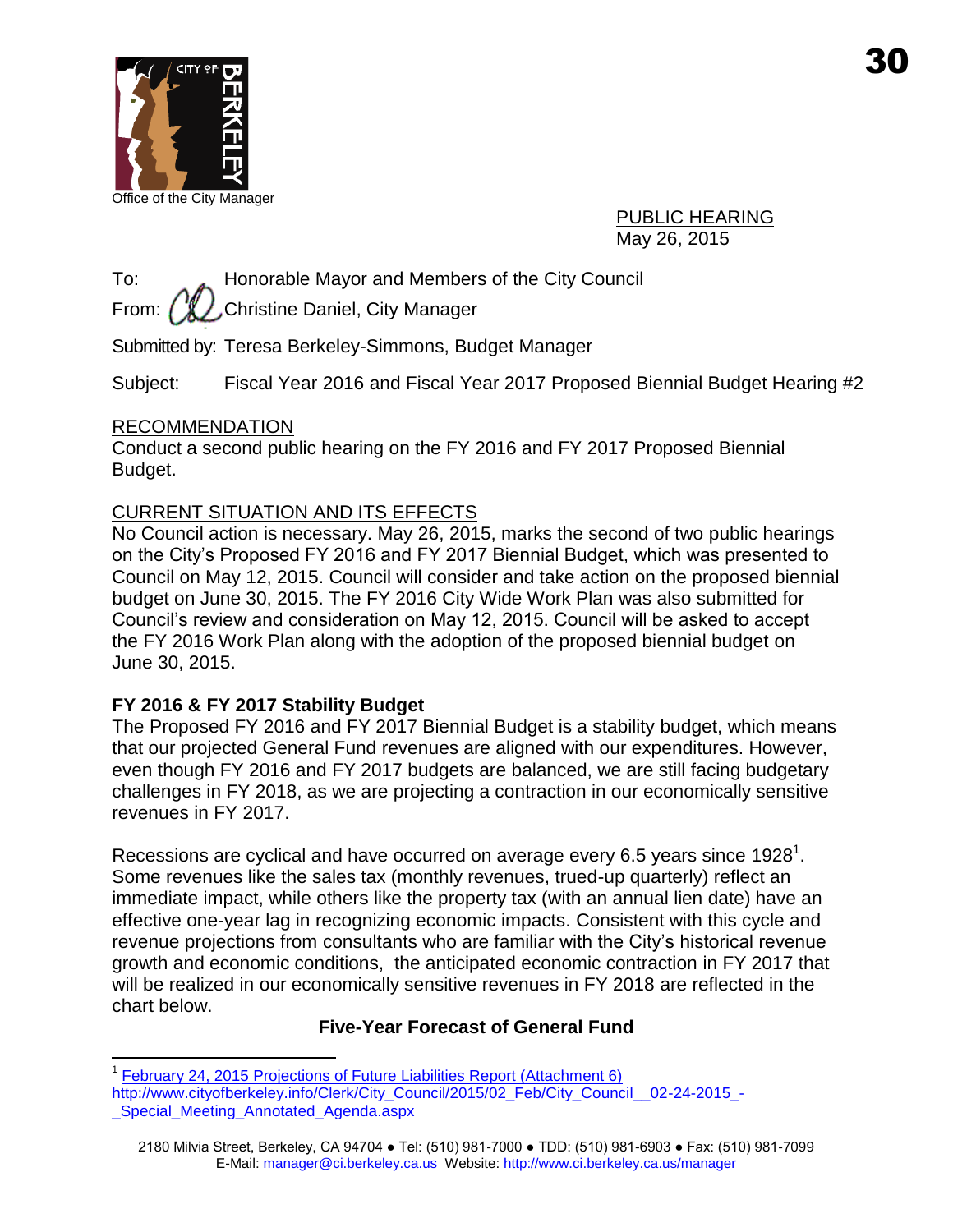

### **Additional Revenue**

A direct impact on many of the tax funds is the annual growth tied to the Personnel Income Growth (PIG) and the Consumer Price Index (CPI). The proposed budget assumes a 2 percent annual growth rate. The actual PIG number is 3.82 percent. The actual CPI number was not available at the time this report was published<sup>2</sup>. The established growth index for the Emergency Medical Services Tax (Paramedic Tax) is the April CPI. The Emergency Services for the Disabled Tax, the Library Tax, Parks Tax, and the Measure GG Fire Services and Disaster Preparedness Tax growth is either the higher of the PIG or the CPI.

Tax rates will be presented to Council for approval on June 9, 2015. In addition, City staff prepared several fee reports proposing changes to fees. These reports are included on tonight's agenda.

#### **Referrals to the Budget Process**

Council has referred a number of spending items to the budget process for consideration. The Council referrals total over \$3.8 million. Attachment 1 contains the current list of these referrals.

 2 The updated CPI will be provided as supplemental information to Council on May 26th .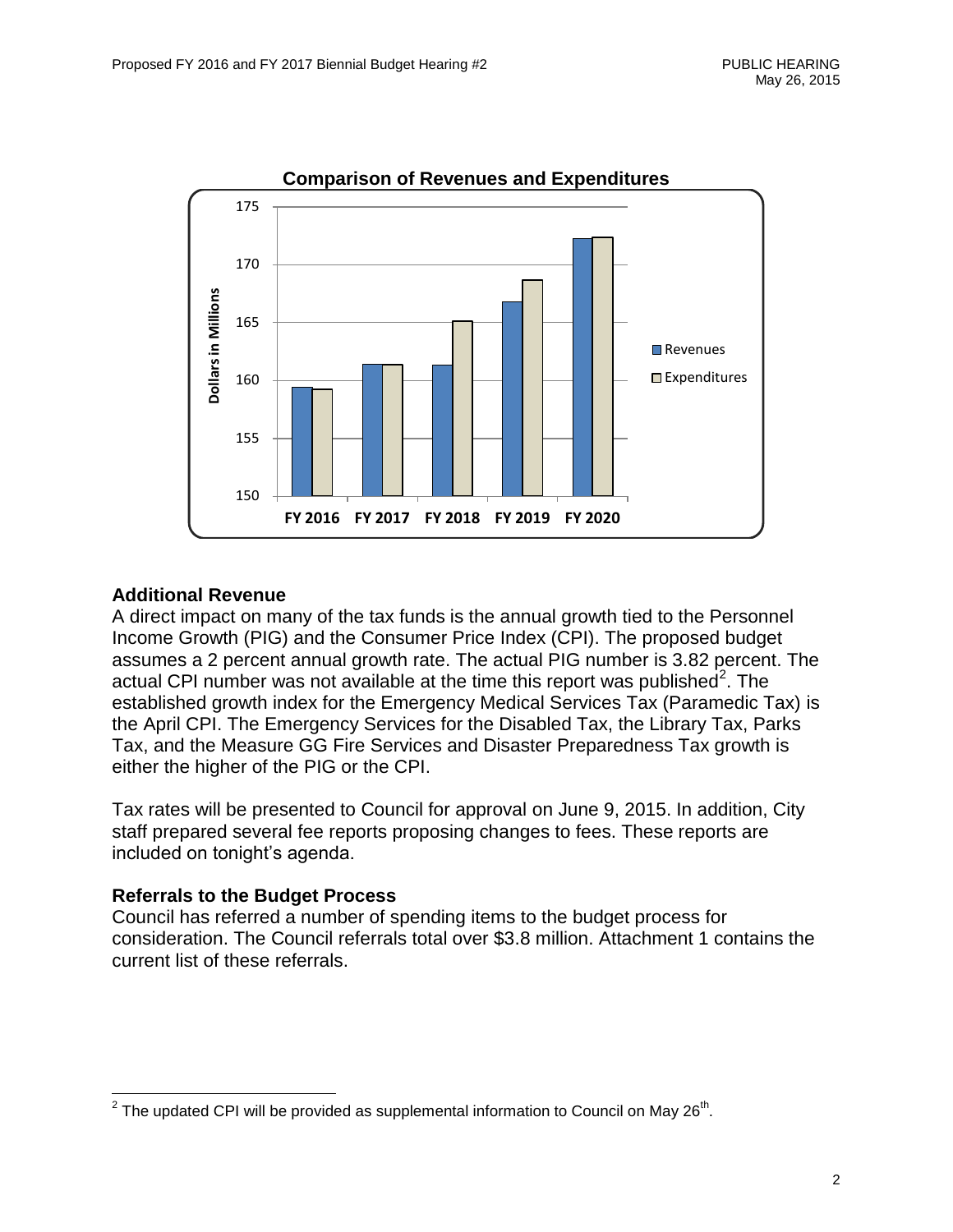### **GASB 68**

As discussed at the [FY 2015 Proposed Budget Update](http://www.cityofberkeley.info/Clerk/City_Council/2014/05_May/City_Council__05-06-2014_-_Special_Meeting_Annotated_Agenda.aspx)<sup>3</sup> Work Session presented to Council on May 6, 2014, we want to remind Council of another change that is being imposed on the City's financial reporting of its pension obligations by the Governmental Accounting Standards Board (GASB). GASB is the organization that establishes generally accepted accounting principles for state and local governments in the United States. Statement No. 68 from GASB is the accounting standard governing a state or local governmental employer's accounting and financial reporting for pensions. It is effective the first fiscal year beginning after June 15, 2014. This means that the reporting required by GASB 68 will be included in the Consolidated Annual Financial Report (CAFR) for the current fiscal year, FY 2015, which began on July 1, 2014. The City Council will receive the FY 2015 CAFR in the fall of 2015. GASB indicated that its primary objective in establishing GASB 68 is to improve accounting and financial reporting for pensions by state and local governments.

Below are some of the major changes under GASB 68.

- **GASB changed its focus from budgeting to accounting.**
- **The pension liability will be reported on the financial statements (Statement of Net Assets), instead of only being reflected in the notes to financial statements.**
- **The pension plan assets will be calculated on a Market Value basis**
- **Under GASB 68, the discount rate may be lower than the expected rate of return on investments. A lower discount rate will increase the unfunded liability.**

GASB 68 requires reporting of pension liability differently than it has been reported in the past. State and local governments will be required to post their net pension liability – the difference between the projected benefit payments and the assets set aside to cover those payments – on the face of the financial statements instead of in the notes to the financial statements, where the information is currently reported. It is important to note that GASB 68 does not change the City's financial position, but it does change how the City's statement of net assets will be reported.

 3 [http://www.cityofberkeley.info/Clerk/City\\_Council/2014/05\\_May/City\\_Council\\_\\_05-06-2014\\_-](http://www.cityofberkeley.info/Clerk/City_Council/2014/05_May/City_Council__05-06-2014_-_Special_Meeting_Annotated_Agenda.aspx) Special Meeting Annotated Agenda.aspx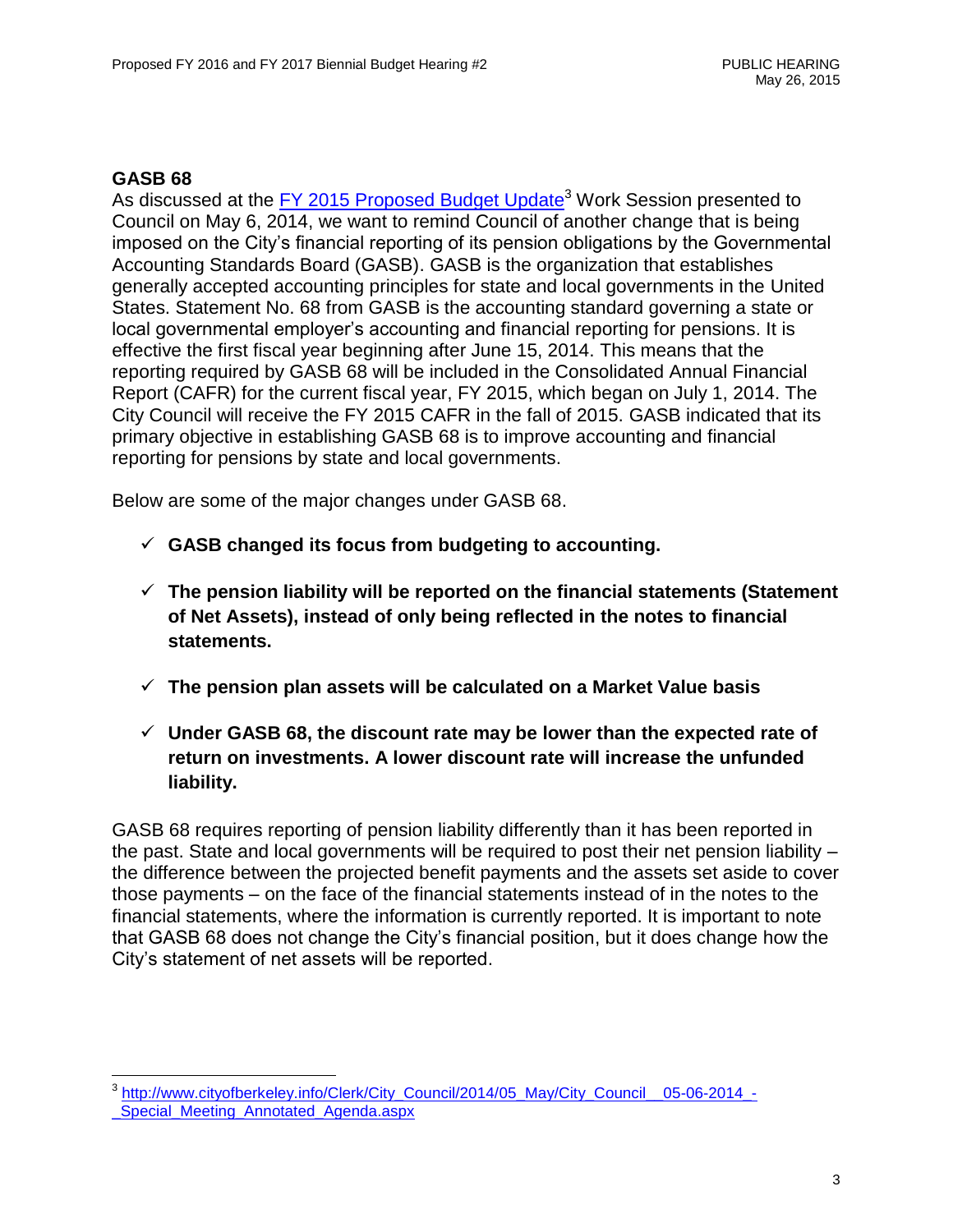#### **Next Steps:**

Council is asked to consider and ultimately adopt the proposed biennial budget on June 30, 2015. The proposed biennial budget includes the consideration of economic forecasts, the City's long term obligations, and rising costs. Staff is proposing a two year stability budget. However, even though FY 2016 and FY 2017 budgets are balanced, we are still facing budgetary challenges in FY 2018, as we are projecting a contraction in our economically sensitive revenues in FY 2017 that will be realized in FY 2018. The proposed budget reflects our continued commitment to stewarding the public's resources for their benefit and that of future generations.

The following are upcoming Council meetings during which budget information will be presented.

| <b>Date</b> | <b>Council Meeting</b>                                                                   |
|-------------|------------------------------------------------------------------------------------------|
| May 26      | <b>Budget Public Hearing #2</b>                                                          |
|             | <b>Proposed Fee Increases</b>                                                            |
| June 9      | <b>Council Recommendations on Budget</b>                                                 |
| June 23     | <b>Council Discussion on Budget Recommendations</b>                                      |
| June 30     | Adopt FY 2016 & FY 2017 Biennial Budget/FY 2016 Annual<br><b>Appropriation Ordinance</b> |

#### ENVIRONMENTAL SUSTAINABILITY

Actions included in the budget will be developed and implemented in a manner that is consistent with the City's environmental sustainability goals and requirements.

#### CONTACT PERSON

Teresa Berkeley-Simmons, Budget Manager, City Manager's Office, 981-7000 Henry Oyekanmi, Acting Finance Director, Department of Finance 981-7300

Attachments:

- 1: Council Referrals to the budget Process
- 2: Public Hearing Notice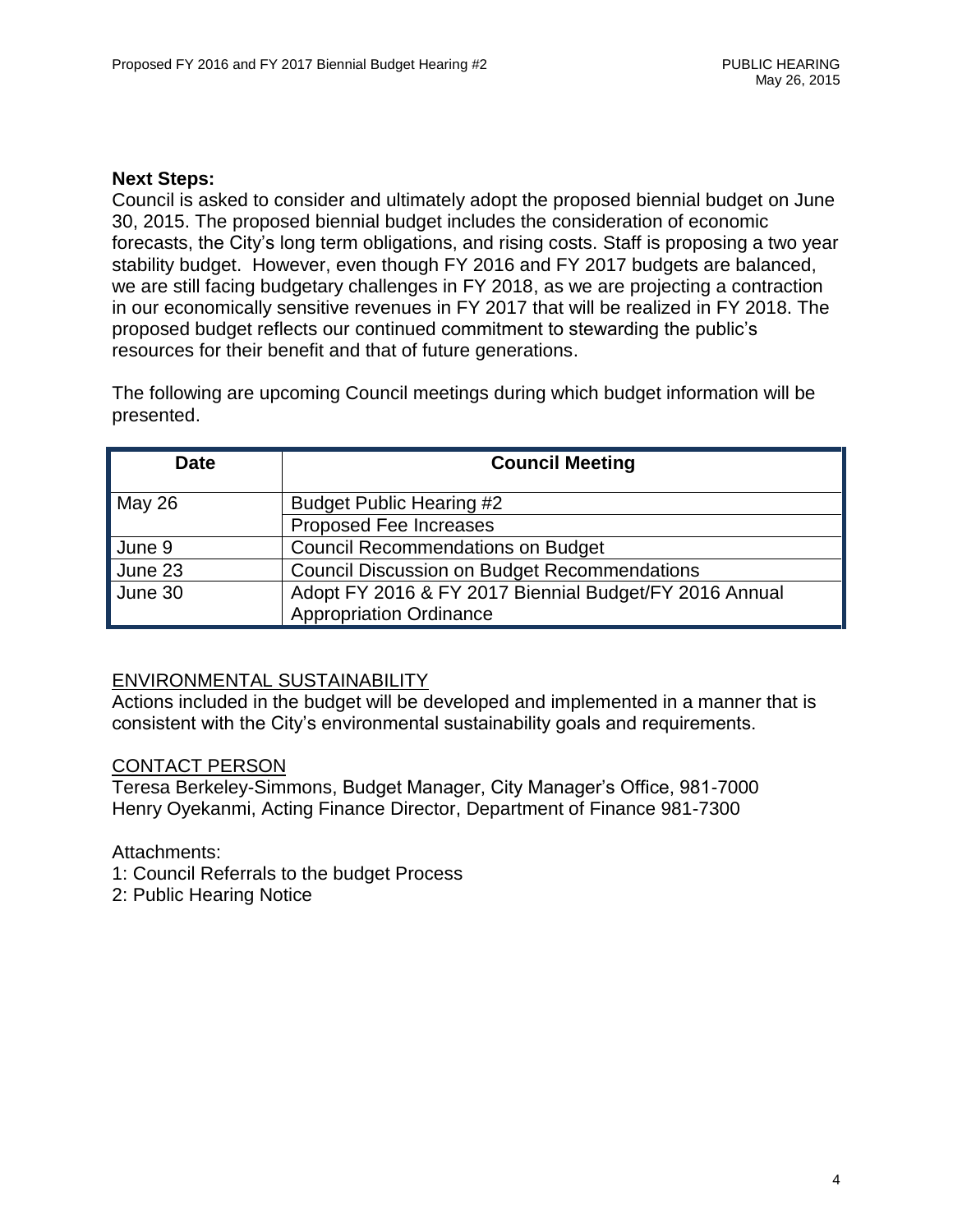| Title and Item #                                                                                                      | <b>Council Date</b>  | <b>Description</b><br>(Purpose)                                                                                                                                                                           | <b>Amount</b>                                                                                          | <b>Referred</b><br>by: Council<br><b>Member</b><br><b>Name</b> |
|-----------------------------------------------------------------------------------------------------------------------|----------------------|-----------------------------------------------------------------------------------------------------------------------------------------------------------------------------------------------------------|--------------------------------------------------------------------------------------------------------|----------------------------------------------------------------|
| <b>Installation of</b><br><b>Automatic External</b><br><b>Defibrillators</b><br>(AEDs) in City<br>Buildings Item #331 | October 21,<br>2014  | <b>Review and consider</b><br>implementation of a<br>third party<br>administered, citywide<br>AED program. This<br>program would be<br>referred to the city's<br>budget process for FY<br>2015 - FY 2016. | Option A:<br>\$47,600 plus<br>\$1,793<br>recurring;<br>Option B:<br>\$92,820 plus<br>\$3,496 recurring | Worthington                                                    |
| <b>Security Camera</b><br><b>System for</b><br><b>Berkeley Youth</b><br><b>Alternatives Item</b><br>#27 <sup>2</sup>  | November 18,<br>2014 | Installing security<br>cameras around their<br>property to discourage<br>graffiti and other illicit<br>activities                                                                                         | \$3,000                                                                                                | Moore                                                          |
| K to College<br><b>Service in</b><br>Berkeley Item #28 <sup>3</sup>                                                   | November 18,<br>2014 | Fund underserved<br>children with tangible<br>resources they need to<br>achieve                                                                                                                           | \$25,000<br>annually                                                                                   | Moore                                                          |
| <b>Beacon Lights at</b><br><b>Sacramento and</b><br>Bancroft Item #214                                                | December 16,<br>2014 | Improve pedestrian<br>safety at Sacramento<br>and Bancroft by<br>installing beacon lights<br>at the cross walks                                                                                           | \$50,000                                                                                               | Moore and<br>Arreguin                                          |
| <b>The Berkeley</b><br>Project Item #21 <sup>5</sup>                                                                  | January 27,<br>2015  | Funds for service<br>projects in Berkeley                                                                                                                                                                 | \$30,000<br>annually                                                                                   | Worthington                                                    |
| <b>Body Worn</b><br>Cameras Item #23 <sup>6</sup>                                                                     | February 24,<br>2015 | Implement body<br>cameras for Berkeley<br>Police                                                                                                                                                          | \$250,000 (initial<br>purchase cost<br>and license);<br>\$102,400                                      | Maio                                                           |

<sup>1</sup> [http://www.cityofberkeley.info/Clerk/City\\_Council/2014/10\\_Oct/Documents/2014-10-](http://www.cityofberkeley.info/Clerk/City_Council/2014/10_Oct/Documents/2014-10-21_Item_33_Installation_of_Automatic_External.aspx) 21 Item 33 Installation of Automatic External.aspx

l

<sup>&</sup>lt;sup>2</sup> [http://www.cityofberkeley.info/Clerk/City\\_Council/2014/11\\_Nov/Documents/2014-11-](http://www.cityofberkeley.info/Clerk/City_Council/2014/11_Nov/Documents/2014-11-18_Item_27_Refer_$3,000_to_the_FY_2015-2016.aspx) 18 Item\_27 Refer \$3,000 to the FY\_2015-2016.aspx

<sup>&</sup>lt;sup>3</sup> [http://www.cityofberkeley.info/Clerk/City\\_Council/2014/11\\_Nov/Documents/2014-11-](http://www.cityofberkeley.info/Clerk/City_Council/2014/11_Nov/Documents/2014-11-18_Item_28_Refer_$25,000_to_the_FY_2015-2016.aspx) [18\\_Item\\_28\\_Refer\\_\\$25,000\\_to\\_the\\_FY\\_2015-2016.aspx](http://www.cityofberkeley.info/Clerk/City_Council/2014/11_Nov/Documents/2014-11-18_Item_28_Refer_$25,000_to_the_FY_2015-2016.aspx)

<sup>4</sup> [http://www.cityofberkeley.info/Clerk/City\\_Council/2014/12\\_Dec/Documents/2014-12-](http://www.cityofberkeley.info/Clerk/City_Council/2014/12_Dec/Documents/2014-12-09_Item_21_Refer_$50,000.aspx) [09\\_Item\\_21\\_Refer\\_\\$50,000.aspx](http://www.cityofberkeley.info/Clerk/City_Council/2014/12_Dec/Documents/2014-12-09_Item_21_Refer_$50,000.aspx)

<sup>&</sup>lt;sup>5</sup> [http://www.cityofberkeley.info/Clerk/City\\_Council/2015/01\\_Jan/Documents/2015-01-](http://www.cityofberkeley.info/Clerk/City_Council/2015/01_Jan/Documents/2015-01-27_Item_21_Budget_Referral_for_Funding.aspx)

<sup>27</sup> Item\_21 Budget\_Referral\_for\_Funding.aspx<br><sup>6</sup> [http://www.cityofberkeley.info/Clerk/City\\_Council/2015/02\\_Feb/Documents/2015-02-](http://www.cityofberkeley.info/Clerk/City_Council/2015/02_Feb/Documents/2015-02-24_Item_23_Police_and_Community.aspx)

<sup>24</sup> Item 23 Police and Community.aspx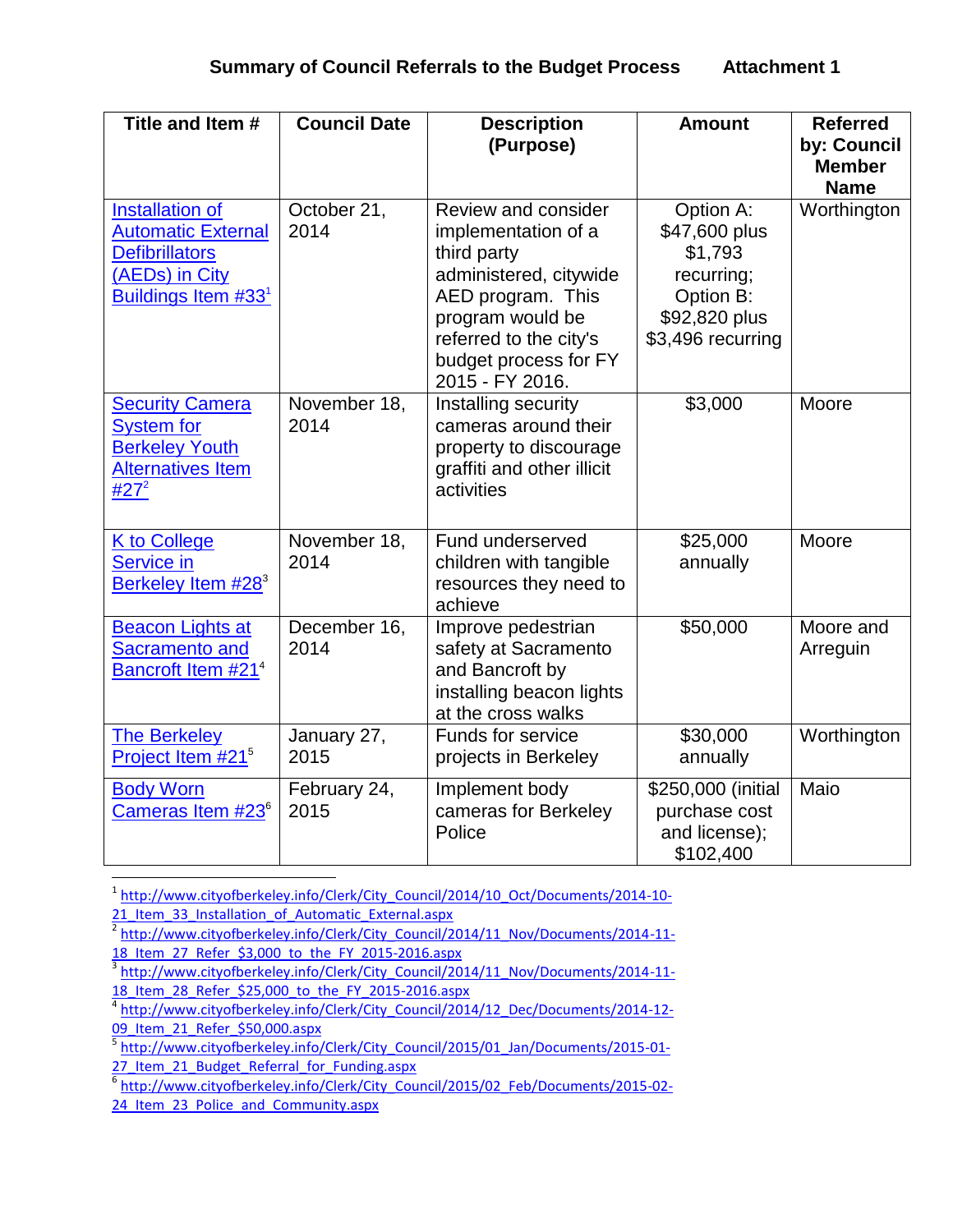| Title and Item #                                                                                                          | <b>Council Date</b> | <b>Description</b><br>(Purpose)                                                                                                                                          | <b>Amount</b>                                                                                    | <b>Referred</b><br>by: Council<br><b>Member</b><br><b>Name</b> |
|---------------------------------------------------------------------------------------------------------------------------|---------------------|--------------------------------------------------------------------------------------------------------------------------------------------------------------------------|--------------------------------------------------------------------------------------------------|----------------------------------------------------------------|
|                                                                                                                           |                     |                                                                                                                                                                          | recurring cost<br>for storage and<br>licensing                                                   |                                                                |
| <b>Traffic Controls on</b><br><b>University Avenue</b><br>Item $#9^7$                                                     | March 10, 2015      | Traffic controls, such<br>as pedestrian crossing<br>light, on University<br><b>Avenue from Martin</b><br>Luther King, Jr. Way to<br><b>California Street</b>             | \$50,000                                                                                         | Maio and<br>Arreguin                                           |
| <b>Council Personnel</b><br>Budget Item #10 <sup>8</sup>                                                                  | March 10, 2015      | Increase salaries for 8<br>Council Office by<br>\$10,000 each. Non-<br>personnel budgets of<br>these offices will be<br>reduced by \$4,000 to<br>cover portion of cost.* | \$48,000 for<br>salaries plus<br>\$32,074 for<br>benefits<br>annually for a<br>total of \$80,074 | Bates,<br>Moore,<br>Capitelli,<br>and Droste                   |
| <b>Berkeley's</b><br><b>Community</b><br><b>Commercial</b><br><b>Sidewalks and</b><br><b>Public Spaces</b><br>Item $#199$ | March 17, 2015      | <b>Extending transition-</b><br>aged youth shelter<br>hours beyond winter<br>months.                                                                                     | \$300,000<br>(estimated)                                                                         | Maio and<br>Arreguin                                           |
| <b>Telegraph Foot</b><br>Patrol Item #19 <sup>10</sup>                                                                    | April 7, 2015       | Establish a regular<br>police foot patrol officer<br>on Telegraph Avenue<br>five days a week                                                                             | \$193,994                                                                                        | <b>Bates</b>                                                   |
| <b>Housing Support</b><br><b>Stipends for</b><br><b>Transition Age</b><br>Youth, Ages 18-25<br>Item #28 <sup>11</sup>     | April 7, 2015       | Provide housing<br>support stipends to<br>transition age youth,<br>ages 18-25.                                                                                           | \$125,000                                                                                        | Anderson                                                       |

 7 [http://www.cityofberkeley.info/Clerk/City\\_Council/2015/03\\_Mar/Documents/2015-03-](http://www.cityofberkeley.info/Clerk/City_Council/2015/03_Mar/Documents/2015-03-10_Item_09_Budget_Referral_Appropriate.aspx) 10 Item 09 Budget Referral Appropriate.aspx

\*Actual impact of the recommendation is \$80,074 (\$48,000 for salaries plus \$32,074 for benefits)

<sup>&</sup>lt;sup>8</sup> http://www.cityofberkeley.info/Clerk/City Council/2015/03 Mar/Documents/2015-03-[10\\_Item\\_10\\_Refer\\_\\$80,000.aspx](http://www.cityofberkeley.info/Clerk/City_Council/2015/03_Mar/Documents/2015-03-10_Item_10_Refer_$80,000.aspx)

<sup>&</sup>lt;sup>9</sup> http://www.cityofberkeley.info/Clerk/City Council/2015/03 Mar/Documents/2015-03-

<sup>17</sup> Item 19 Berkeley s Community.aspx

<sup>&</sup>lt;sup>10</sup> [http://www.cityofberkeley.info/Clerk/City\\_Council/2015/04\\_Apr/Documents/2015-04-](http://www.cityofberkeley.info/Clerk/City_Council/2015/04_Apr/Documents/2015-04-07_Item_19_Budget_Referral_Telegraph.aspx) 07 Item\_19\_Budget\_Referral\_Telegraph.aspx

<sup>&</sup>lt;sup>11</sup> [http://www.cityofberkeley.info/Clerk/City\\_Council/2015/04\\_Apr/Documents/2015-04-](http://www.cityofberkeley.info/Clerk/City_Council/2015/04_Apr/Documents/2015-04-07_Item_29_Refer_$125,000_to_the_FY_2015-2016.aspx) 07 Item 29 Refer \$125,000 to the FY 2015-2016.aspx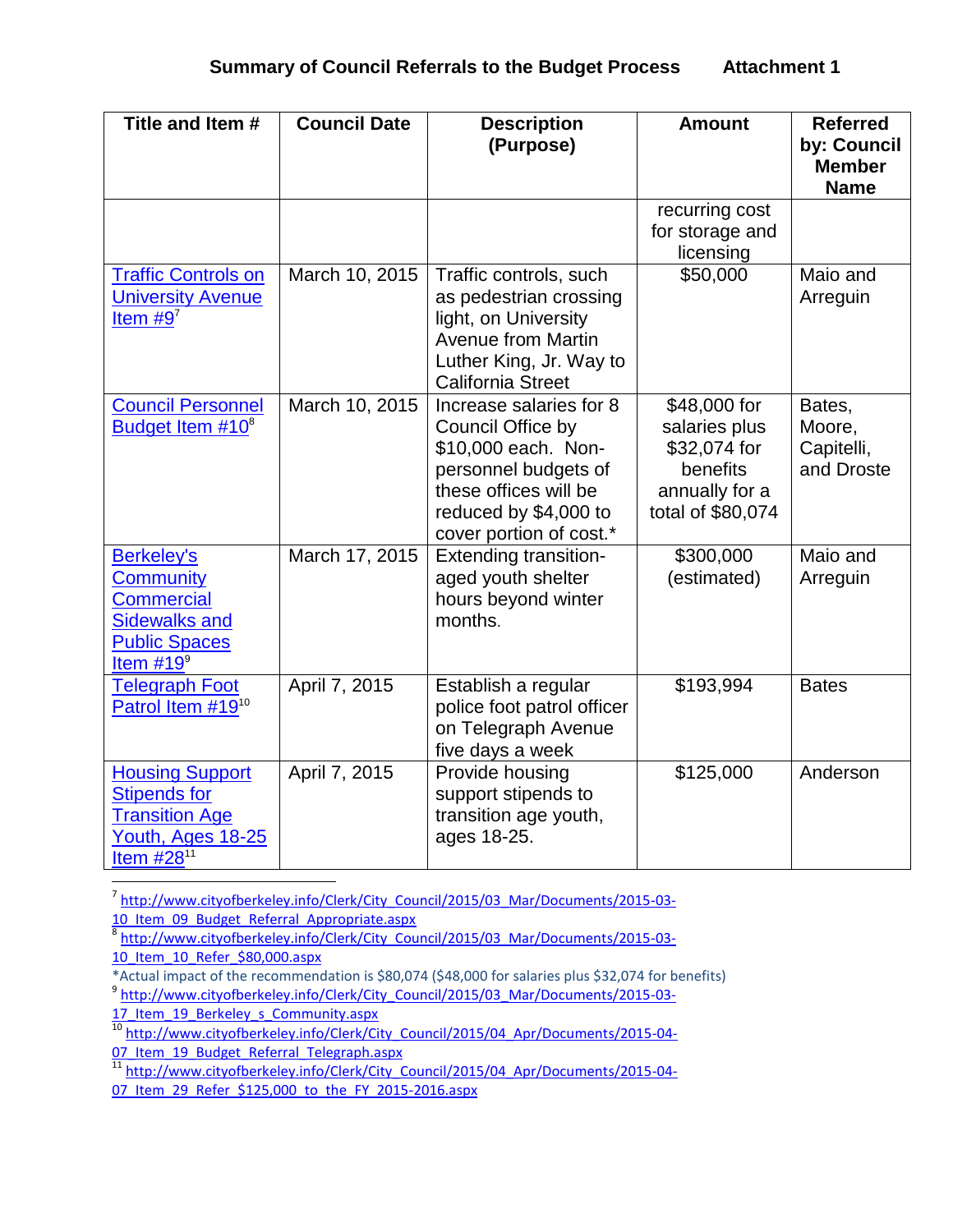| Title and Item #                                                                                                                                                           | <b>Council Date</b> | <b>Description</b><br>(Purpose)                                                                                                             | <b>Amount</b>                                                                                                                                 | <b>Referred</b><br>by: Council<br><b>Member</b><br><b>Name</b> |
|----------------------------------------------------------------------------------------------------------------------------------------------------------------------------|---------------------|---------------------------------------------------------------------------------------------------------------------------------------------|-----------------------------------------------------------------------------------------------------------------------------------------------|----------------------------------------------------------------|
| <b>Sunday Streets</b><br>Item $#31^{12}$                                                                                                                                   | April 7, 2015       | <b>Cover City-related</b><br>services, materials,<br>permits and fees for<br>two Sunday Streets<br>events                                   | \$30,000 each<br>year                                                                                                                         | Capitelli                                                      |
| <b>Housing Trust</b><br><b>Fund Allocation</b><br>Item $#33^{13}$                                                                                                          | April 7, 2015       | \$1,000,000 to be<br>allocated to the<br><b>Housing Trust Fund</b>                                                                          | \$1,000,000                                                                                                                                   | Worthington<br>, Anderson,<br>and<br>Arreguin                  |
| <b>Berkeley High</b><br><b>School Bridge</b><br><b>Program Item</b><br>#17 <sup>14</sup>                                                                                   | April 28, 2015      | <b>Support the Berkeley</b><br><b>High School Bridge</b><br>Program                                                                         | \$54,000                                                                                                                                      | <b>Bates</b>                                                   |
| <b>Capital</b><br><b>Improvements and</b><br><b>Capacity Building</b><br>for Kala Art<br>Institute Item #21 <sup>15</sup>                                                  | April 28, 2015      | <b>Facility improvements</b><br>and capacity building<br>for Kala Art Institute                                                             | \$200,000<br>(\$125,000 FY<br>2015; \$75,000<br>FY 2016)                                                                                      | Moore                                                          |
| 2015 Community<br><b>Resillience</b><br><b>Challenge Item</b><br>#40 <sup>16</sup>                                                                                         | April 28, 2015      | Endorsing and Co-<br>Sponsoring the 2015<br><b>Community Resilience</b><br>Challenge                                                        | \$1,000                                                                                                                                       | Worthington                                                    |
| Phase II:<br>Implementation of<br><b>City of Berkeley:</b><br><b>Review of</b><br><b>Personnel Policies</b><br>and Procedures<br><b>Top-Line Report</b><br>Item $#15^{17}$ | May 12, 2015        | Implement the<br>recommendations in<br>the City of Berkeley:<br><b>Review of Personnel</b><br>Policies and<br>Procedures Top-Line<br>Report | Department<br><b>Audits</b><br>(\$45,000);<br>Inventory of<br>EEO<br>Complaints<br>(\$15,000);<br><b>Whistle Blowing</b><br>Policy (\$3,000): | Anderson<br>and Moore                                          |

<sup>12</sup> [http://www.cityofberkeley.info/Clerk/City\\_Council/2015/04\\_Apr/Documents/2015-04-](http://www.cityofberkeley.info/Clerk/City_Council/2015/04_Apr/Documents/2015-04-07_Item_31_Budget_Referral_Annual_Grant_for_Sunday_Streets_Events.aspx) 07 Item 31 Budget Referral Annual Grant for Sunday Streets Events.aspx

<sup>13</sup> [http://www.cityofberkeley.info/Clerk/City\\_Council/2015/04\\_Apr/Documents/2015-04-](http://www.cityofberkeley.info/Clerk/City_Council/2015/04_Apr/Documents/2015-04-07_Item_33_Budget_Referral_Housing_Trust_Fund_Allocation.aspx) 07 Item 33 Budget Referral Housing Trust Fund Allocation.aspx

14 [http://www.cityofberkeley.info/Clerk/City\\_Council/2015/04\\_Apr/Documents/2015-04-](http://www.cityofberkeley.info/Clerk/City_Council/2015/04_Apr/Documents/2015-04-28_Item_17_Budget_Referral_Berkeley.aspx) 28 Item 17 Budget Referral Berkeley.aspx

<sup>&</sup>lt;sup>15</sup> [http://www.cityofberkeley.info/Clerk/City\\_Council/2015/04\\_Apr/Documents/2015-04-](http://www.cityofberkeley.info/Clerk/City_Council/2015/04_Apr/Documents/2015-04-28_Item_21_Refer_$200,000.aspx) [28\\_Item\\_21\\_Refer\\_\\$200,000.aspx](http://www.cityofberkeley.info/Clerk/City_Council/2015/04_Apr/Documents/2015-04-28_Item_21_Refer_$200,000.aspx)

<sup>&</sup>lt;sup>16</sup> [http://www.cityofberkeley.info/Clerk/City\\_Council/2015/04\\_Apr/Documents/2015-04-](http://www.cityofberkeley.info/Clerk/City_Council/2015/04_Apr/Documents/2015-04-28_Item_40_Endorsing_and_Co-Sponsoring.aspx) [28\\_Item\\_40\\_Endorsing\\_and\\_Co-Sponsoring.aspx](http://www.cityofberkeley.info/Clerk/City_Council/2015/04_Apr/Documents/2015-04-28_Item_40_Endorsing_and_Co-Sponsoring.aspx)<br>17 http://www.stic.com/2010/00-Sponsoring.aspx

[http://www.cityofberkeley.info/Clerk/City\\_Council/2015/05\\_May/Documents/2015-05-](http://www.cityofberkeley.info/Clerk/City_Council/2015/05_May/Documents/2015-05-12_Item_15_Budget_Referral_Phase_II.aspx) 12 Item\_15\_Budget\_Referral\_Phase\_II.aspx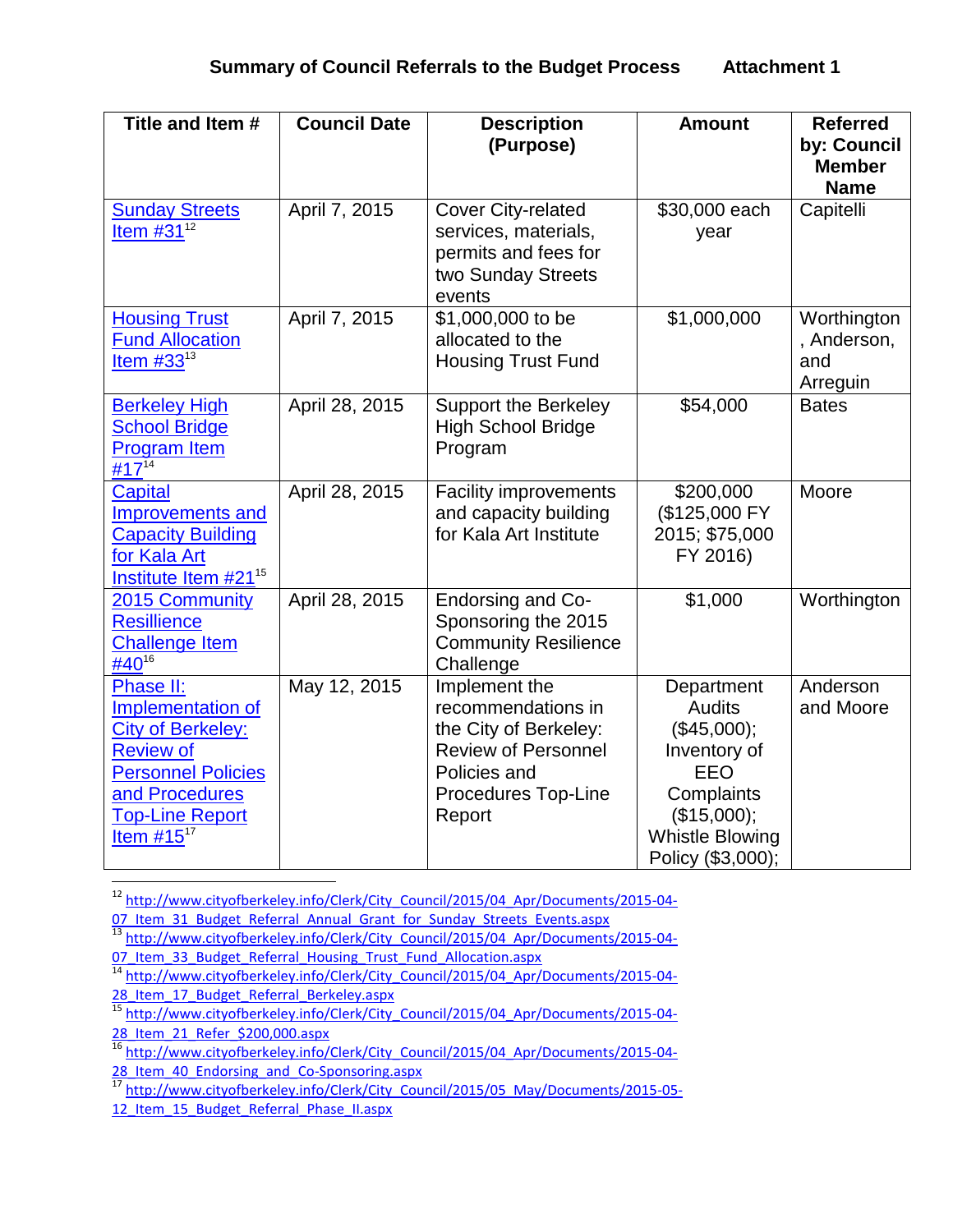| Title and Item #                                           | <b>Council Date</b> | <b>Description</b>                                    | <b>Amount</b>             | <b>Referred</b> |
|------------------------------------------------------------|---------------------|-------------------------------------------------------|---------------------------|-----------------|
|                                                            |                     | (Purpose)                                             |                           | by: Council     |
|                                                            |                     |                                                       |                           | <b>Member</b>   |
|                                                            |                     |                                                       |                           | <b>Name</b>     |
|                                                            |                     |                                                       | Applicant and<br>Employee |                 |
|                                                            |                     |                                                       | Reporting                 |                 |
|                                                            |                     |                                                       | (\$15,000);               |                 |
|                                                            |                     |                                                       | <b>Nepotism Policy</b>    |                 |
|                                                            |                     |                                                       | (\$2,500);                |                 |
|                                                            |                     |                                                       | Additional                |                 |
|                                                            |                     |                                                       | staffing needs of         |                 |
|                                                            |                     |                                                       | the Human                 |                 |
|                                                            |                     |                                                       | Resources and             |                 |
|                                                            |                     |                                                       | EEO                       |                 |
|                                                            |                     |                                                       | Departments               |                 |
|                                                            |                     |                                                       | (\$4,500);                |                 |
|                                                            |                     |                                                       | Improvements<br>Ωf        |                 |
|                                                            |                     |                                                       | Communication             |                 |
|                                                            |                     |                                                       | <b>Methods</b>            |                 |
|                                                            |                     |                                                       | (\$7,000);                |                 |
|                                                            |                     |                                                       | Revisions of the          |                 |
|                                                            |                     |                                                       | <b>Personnel Rules</b>    |                 |
|                                                            |                     |                                                       | $(\$8,000)$               |                 |
| <b>Recommendations</b>                                     | May 12, 2015        | 1. Allocate \$500,000                                 | \$500,000                 | Capitelli       |
| from Sugar-                                                |                     | from the General Fund                                 |                           | and Maio        |
| <b>Sweetened</b>                                           |                     | Reserve to forward                                    |                           |                 |
| <b>Beverage Panel of</b><br>Experts Item #17 <sup>18</sup> |                     | fund recommendations                                  |                           |                 |
|                                                            |                     | by the POE to healthy<br>child/family community       |                           |                 |
|                                                            |                     | based programs.                                       |                           |                 |
|                                                            |                     | 2. Request that the                                   |                           |                 |
|                                                            |                     | POE recommend 50%                                     |                           |                 |
|                                                            |                     | of this amount                                        |                           |                 |
|                                                            |                     | (\$250,000) to be                                     |                           |                 |
|                                                            |                     | forwarded to the                                      |                           |                 |
|                                                            |                     | <b>Berkeley Unified</b>                               |                           |                 |
|                                                            |                     | <b>School District to</b><br>ensure that total school |                           |                 |
|                                                            |                     | site programming                                      |                           |                 |
|                                                            |                     | offered to students                                   |                           |                 |
|                                                            |                     | through the Cooking                                   |                           |                 |
|                                                            |                     | and Gardening                                         |                           |                 |

<sup>&</sup>lt;sup>18</sup> [http://www.cityofberkeley.info/Clerk/City\\_Council/2015/05\\_May/Documents/2015-05-](http://www.cityofberkeley.info/Clerk/City_Council/2015/05_May/Documents/2015-05-12_Item_17_Allocate_$500,000.aspx) [12\\_Item\\_17\\_Allocate\\_\\$500,000.aspx](http://www.cityofberkeley.info/Clerk/City_Council/2015/05_May/Documents/2015-05-12_Item_17_Allocate_$500,000.aspx)

 $\overline{\phantom{a}}$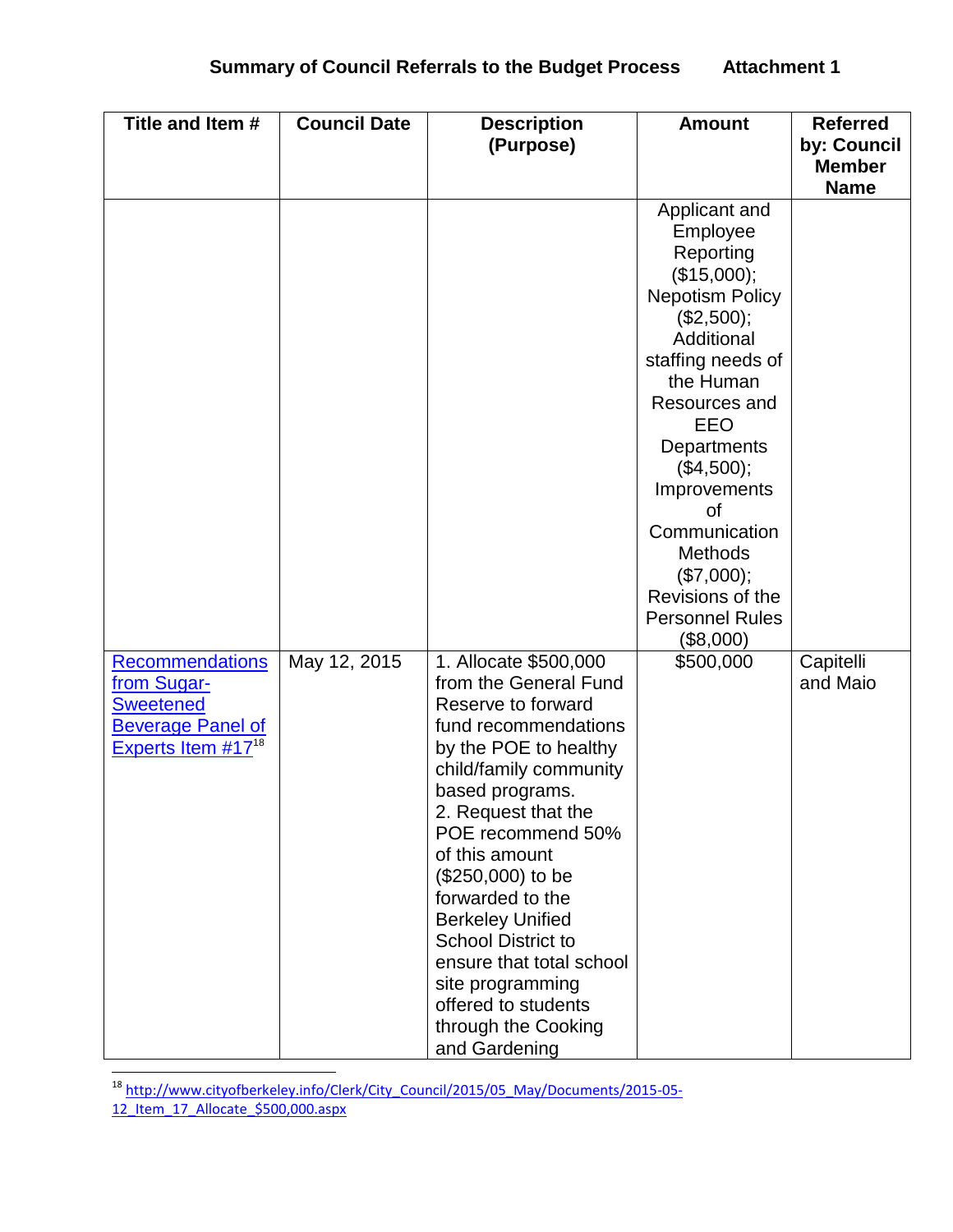| Title and Item #                                                                                                               | <b>Council Date</b> | <b>Description</b><br>(Purpose)                                                                                                                                                                                                                                                                                                                                                                                                                               | <b>Amount</b>                                                                             | <b>Referred</b><br>by: Council<br><b>Member</b><br><b>Name</b> |
|--------------------------------------------------------------------------------------------------------------------------------|---------------------|---------------------------------------------------------------------------------------------------------------------------------------------------------------------------------------------------------------------------------------------------------------------------------------------------------------------------------------------------------------------------------------------------------------------------------------------------------------|-------------------------------------------------------------------------------------------|----------------------------------------------------------------|
|                                                                                                                                |                     | Program for 2015-16<br>exceeds that which<br>was supported by the<br>District in 2014-15.<br>3. Request that the<br><b>POE</b> establish<br>procedures which will<br>result in<br>recommendations to<br>the council for the<br>expenditure of the<br>remaining funds. Such<br>recommendations to<br>be forwarded to council<br>by October 1, 2015.<br>4. Funds to be repaid<br>to the General Fund<br>Reserve as revenues<br>from Measure D are<br>collected. |                                                                                           |                                                                |
| <b>Availability Study</b><br>to Allow Affirmative<br><b>Action in City</b><br><b>Contracting Item</b><br>$\frac{\#18^{19}}{2}$ | May 12, 2015        | An allocation to<br>perform an Availability<br>Study to analyze the<br>City's use of local,<br>small emerging,<br>minority and women<br>business enterprises<br>on City construction,<br>architecture and<br>engineering,<br>professional services,<br>and goods and other<br>services contracts.                                                                                                                                                             | <b>Estimated cost</b><br><u>\$200,000 per</u><br>January 22,<br>2013 Agenda<br>Item $#18$ | Worthington                                                    |

 $\overline{\phantom{a}}$ <sup>19</sup> [http://www.cityofberkeley.info/Clerk/City\\_Council/2015/05\\_May/Documents/2015-05-](http://www.cityofberkeley.info/Clerk/City_Council/2015/05_May/Documents/2015-05-12_Item_18_Budget_Referral_Request.aspx) 12 Item 18 Budget Referral Request.aspx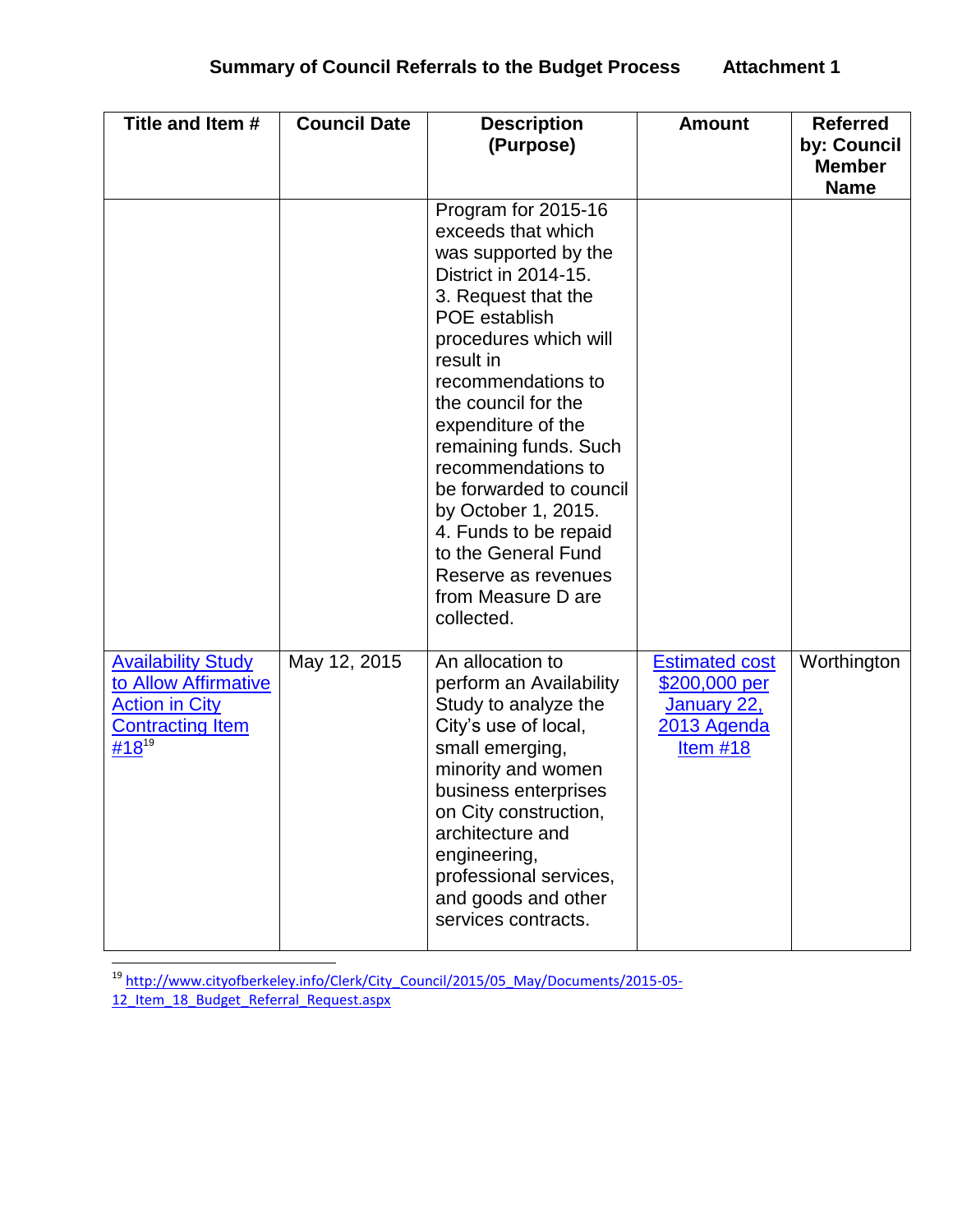## **Summary of Council Referrals to the Budget Process Attachment 1**

| Title and Item #                                                                | <b>Council Date</b> | <b>Description</b><br>(Purpose)                                                                                                                                                                                                                               | <b>Amount</b>                                                                                                                                                                                               | <b>Referred</b><br>by: Council<br><b>Member</b><br><b>Name</b> |
|---------------------------------------------------------------------------------|---------------------|---------------------------------------------------------------------------------------------------------------------------------------------------------------------------------------------------------------------------------------------------------------|-------------------------------------------------------------------------------------------------------------------------------------------------------------------------------------------------------------|----------------------------------------------------------------|
| <b>New Mental Health</b><br><b>Service</b><br><b>Employees Item</b><br>#19 $20$ | May 12, 2015        | Refer a new Mental<br><b>Health Services</b><br>employee and a Mobile<br>Crisis Team to the<br>2015-16 budget to be<br>the primary point of<br>contact for mental<br>health crises and<br>emergencies and<br>directing patients to<br>mental health services. | One FTE<br>Expansion:<br>138,107 (salary<br>& benefits) +<br>\$35,000 for car<br>$= $173,107;$<br>Three FTE<br>Expansion:<br>\$414,321<br>(salaries &<br>benefits) $+$<br>\$35,000 for car<br>$=$ \$449,321 | Worthington                                                    |
| <b>Cesar Chavez</b><br><b>Park Solar</b><br><b>Calendar Item</b><br>$#20^{21}$  | May 12, 2015        | Allocate funds for<br><b>Cesar Chavez Park</b><br>Solar Calendar                                                                                                                                                                                              | \$50,000                                                                                                                                                                                                    | Worthington                                                    |
| <b>Total</b>                                                                    |                     |                                                                                                                                                                                                                                                               | \$3,890,105                                                                                                                                                                                                 |                                                                |

 $\overline{a}$ <sup>20</sup> [http://www.cityofberkeley.info/Clerk/City\\_Council/2015/05\\_May/Documents/2015-05-](http://www.cityofberkeley.info/Clerk/City_Council/2015/05_May/Documents/2015-05-12_Item_19_Budget_Referral_Proposal.aspx) 12 Item 19 Budget Referral Proposal.aspx

<sup>&</sup>lt;sup>21</sup> [http://www.cityofberkeley.info/Clerk/City\\_Council/2015/05\\_May/Documents/2015-05-](http://www.cityofberkeley.info/Clerk/City_Council/2015/05_May/Documents/2015-05-12_Item_20_Budget_Referral_Cesar.aspx) [12\\_Item\\_20\\_Budget\\_Referral\\_Cesar.aspx](http://www.cityofberkeley.info/Clerk/City_Council/2015/05_May/Documents/2015-05-12_Item_20_Budget_Referral_Cesar.aspx)